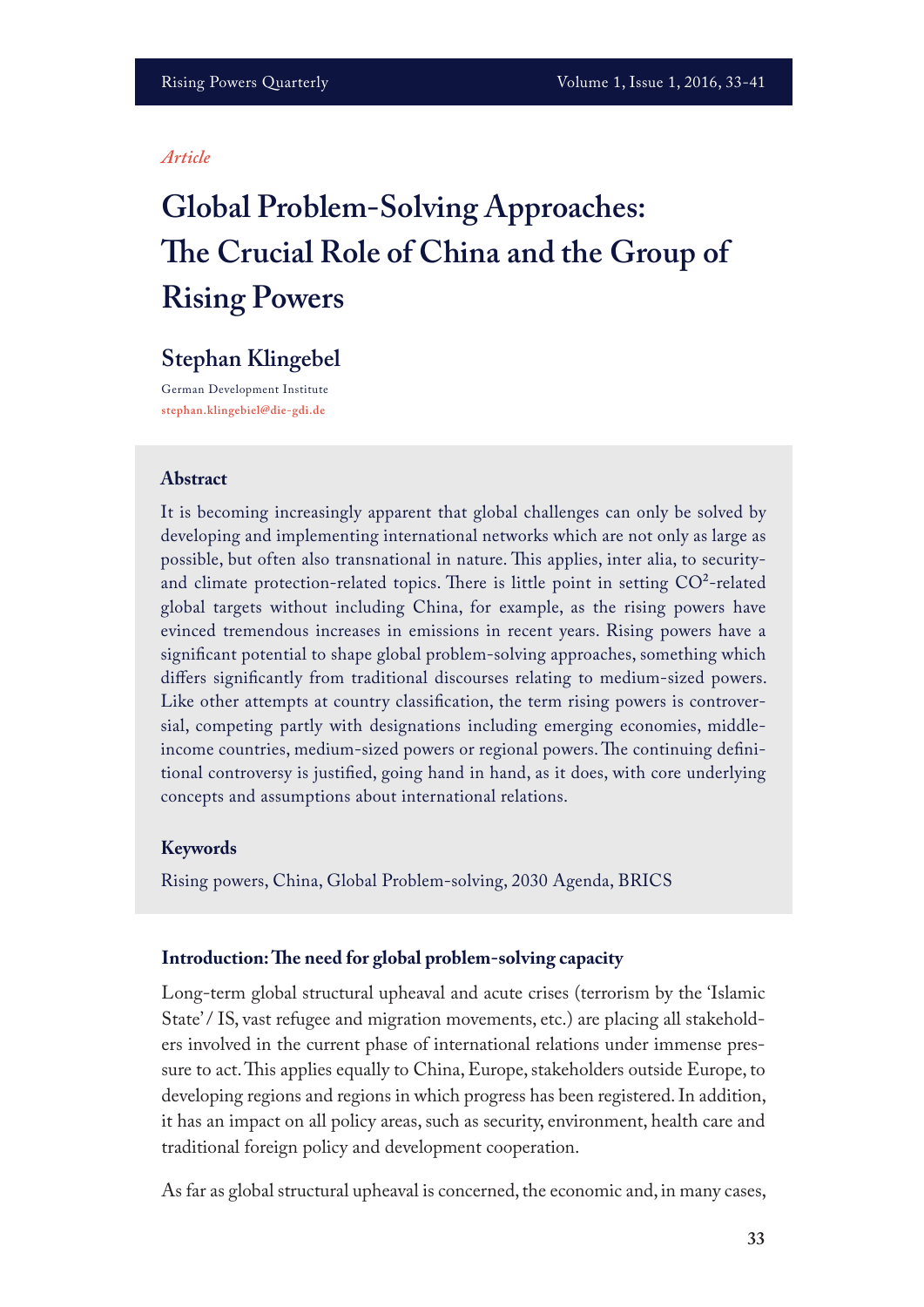social progress observed in a series of developing countries in recent decades has been extremely rapid. China plays a prominent role in this influential trend. The country's size and significance are formative in many respects. This applies both to domestic development-related progress, within China itself - the successful fght against poverty deserves special mention here -, and to the role played by China in international relations and South-South cooperation.

However, this trend can also be observed in other large-scale national economies including Brazil, India and Turkey, which are expanding their respective global roles at a considerable rate, and have, in many instances, been successful in signifcantly reducing poverty. Various smaller and medium-sized economies such as Rwanda, Ghana and Bangladesh have also recorded dynamic development over the course of several years. As a result, international debates now include references to the "rise of the South" and to global convergence processes. The growing relevance of China, further rising powers and other developing countries and the power shifts in global governance structures are becoming visible in the shape of more recent, pertinent networks such as the group of the 20 most important industrial and emerging countries (G20) and the coalition formed by Brazil, Russia, India, China and South Africa (BRICS).

Identifying global problem-solving approaches is a complex task ( Janus, Klingebiel & Paulo 2014; Klingebiel & Paulo 2015; Klingebiel & Paulo 2016). Tis requires efective transnational collaborative relationships between various stakeholder groups, as there is either a lack of international institutions and regimes equipped to deal with major problem areas, e.g. a global investment regime, or the latter do not have at their disposal sufficient problem-solving capacities independent of nation states, e.g. a global climate policy. Problem-solving approaches are also becoming increasingly convoluted due to the need to involve a plethora of diferent stakeholders. Innovations rest, critically, on the ability to connect and manage these stakeholders (at a sub-national level, transnational stakeholders such as companies, etc.). Governmental club approaches constitute the expression of a growing diversity of stakeholder constellations and forms, as well as changing global power structures.

The world's community can only implement the global transformation towards sustainability on the basis of the paradigmatic programmes agreed on by all governments in 2015 if a new form of transnational cooperation - which explicitly surpasses inter-governmental or international relations - is established: the 2030 Agenda for Sustainable Development is founded on a far-reaching, global social contract. The realisation of this global policy of a common good faces major challenges, because the global system is characterised by numerous obstacles and impediments to cooperation. The dynamic conditions of the current renaissance of traditional power politics, on the one hand, and the barriers to cooperation result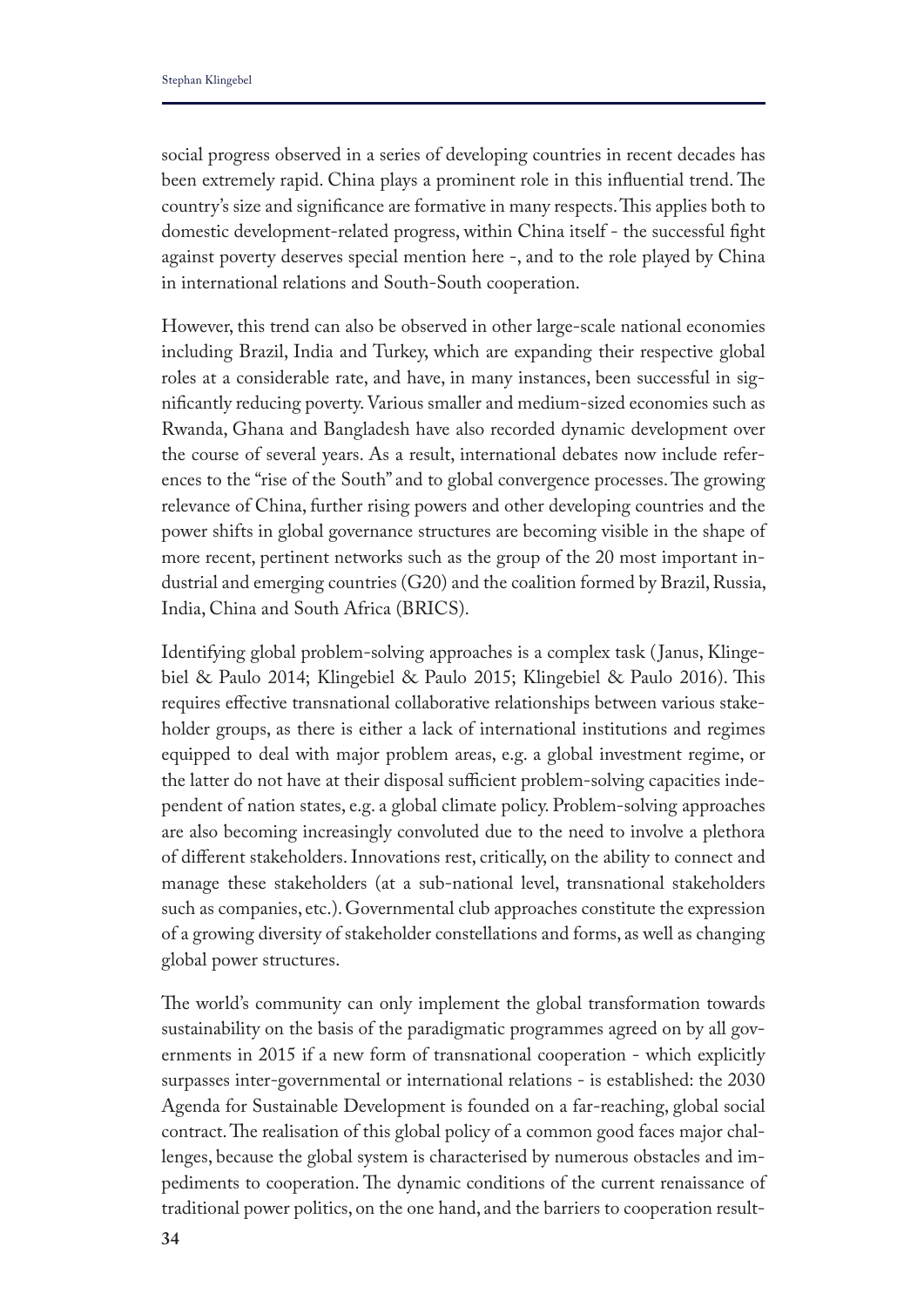ing from the transition to an as yet undefned multipolar system without Western dominance should be noted in this context. The specific role played by China should be cited once more at this juncture. On the other hand, infuential factors beyond the sphere of statehood are becoming increasingly conspicuous; this applies, for instance, to the proliferation and denationalisation of stakeholders (e.g. transnational enterprises) and to the relevance of knowledge-based infuencing factors for cooperation.

#### **Transnational cooperation and the 2030 Agenda**

The consequences of these trends on the conditions for the success of transnational cooperation for a global policy are complex and contradictory. While the growing problem-related pressure is driving the relevant stakeholders to develop innovative approaches to cooperation within specifc spheres of activity, e.g. in global climate policy, geopolitical rivalries and global economic distribution conficts in other areas, e.g. in terms of the world trade order, are hampering cooperative solutions. Innovative and efective cooperation patterns both external to and within development cooperation, which permit and promote a global orientation towards the common good, are indispensable here.

The new global development agenda, adopted by heads of state and government in September 2015 under the aegis of the United Nations, is a milestone for a global policy of a common good. This superseded the eight Millennium Development Goals (MDGs), which were resolved in 2000. Overall, 17 goals (Sustainable Development Goals/SDGs) are being pursued henceforth within the context of the 2030 Agenda for Sustainable Development.

The new agenda underscores the fact that the goals in question will continue to include development policy content in future, but that they will also considerably surpass this:

- **•** *Universal and transformative character:* In terms of its aspirations, the agenda aims to exceed a list of objectives related to developing regions. With this, it is also oriented towards affluent, industrialised countries (and the challenges they face, as regards inequality or ecologically unsustainable production and consumption patterns, for example). The agenda is designed to systematically promote change (transformative character), striving for the reform of economic and political decision-making processes, for instance.
- *Six core elements:* The agenda concentrates its attention on six core elements: (1) a dignifed life (which includes, in particular, an end to poverty and the reduction of inequality), (2) human beings: securing a healthy life and inclusiveness, (3) wealth, (4) protection of the planetary ecosystem, (5)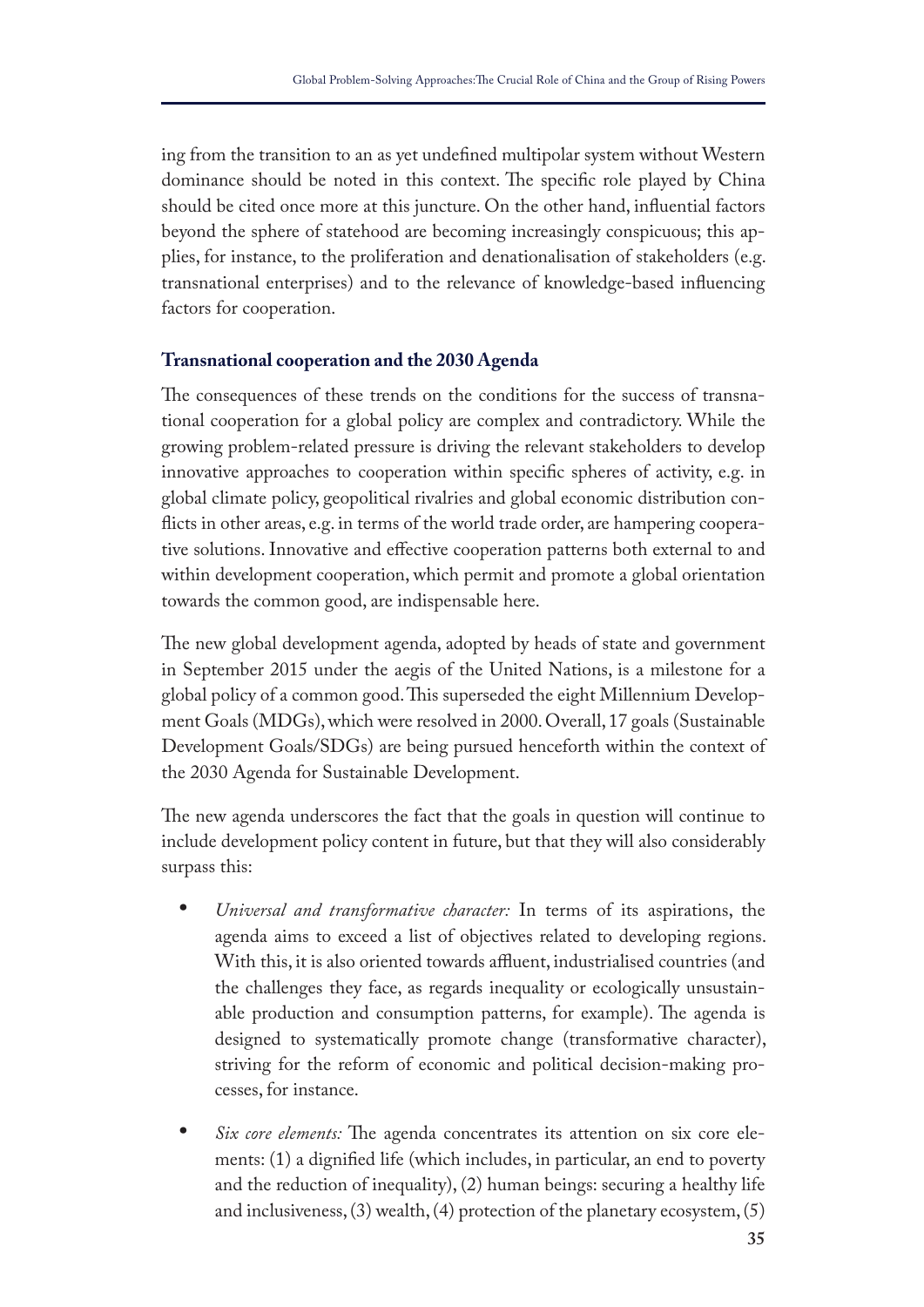justice to promote peaceful societies and functional institutions, (6) partnership for global solidarity for the beneft of sustainable development.

- *Seventeen goals:* The 17 goals comprise a total of 169 indicators or specific activities, making the agenda considerably broader and more ambitious than the MDGs.
- **•** *Role of development cooperation:* Development cooperation funds remain important as far as achieving the goals is concerned. Development approaches needs to be more efective and target-oriented, and promote the use of additional resources.

Overall, the agenda no longer constitutes a purely development policy mandate. The extent to which this will result in disparities in terms of implementation (if the OECD (Organisation for Economic Co-operation and Development) countries implement larger-scale reforms "at home", for example), remains to be seen. China attaches great importance to the agenda, and will also align its international development cooperation activities to the SDGs.

## **Rising powers: Defnitions and concepts**

Like other attempts at country classifcation, the term rising powers is controversial, competing partly with designations including emerging economies, middleincome countries, medium-sized powers or regional powers (see e.g. Paul 2016; Scholvin 2014; Manicom & Reeves 2014). The continuing definitional controversy is justifed, going hand in hand, as it does, with core underlying concepts and assumptions about international relations (IR). For the purposes of the present paper, fnding a suitable term to describe the dynamic of country types and their demarcation from traditional country classifcations is paramount (Paul 2016).

In this respect, past IR discourse has been shaped by the following time-honoured debates, according to which the international system is dominated by one or a few superpowers and, in parts, by further big powers. Depending on the school of theory to which one adheres, there were, or are, various ways of classifying countries and the options for controlling the same above and beyond this very small group of states. Traditional realist approaches, developed by Hans Morgenthau (1963) or Kenneth Waltz (1979), for instance, would describe the medium-sized powers as a category beneath the super- and big powers in the hierarchy of nations, which are unable to trigger processes of change of any great import within international relations. According to this view, medium-sized powers are not proactive, but reactive stakeholders within the international system.

States in the sense of liberal, neoliberal or institutionalist theories, including, in particular, those developed by Robert Keohane (1984), Joseph Nye (1990) and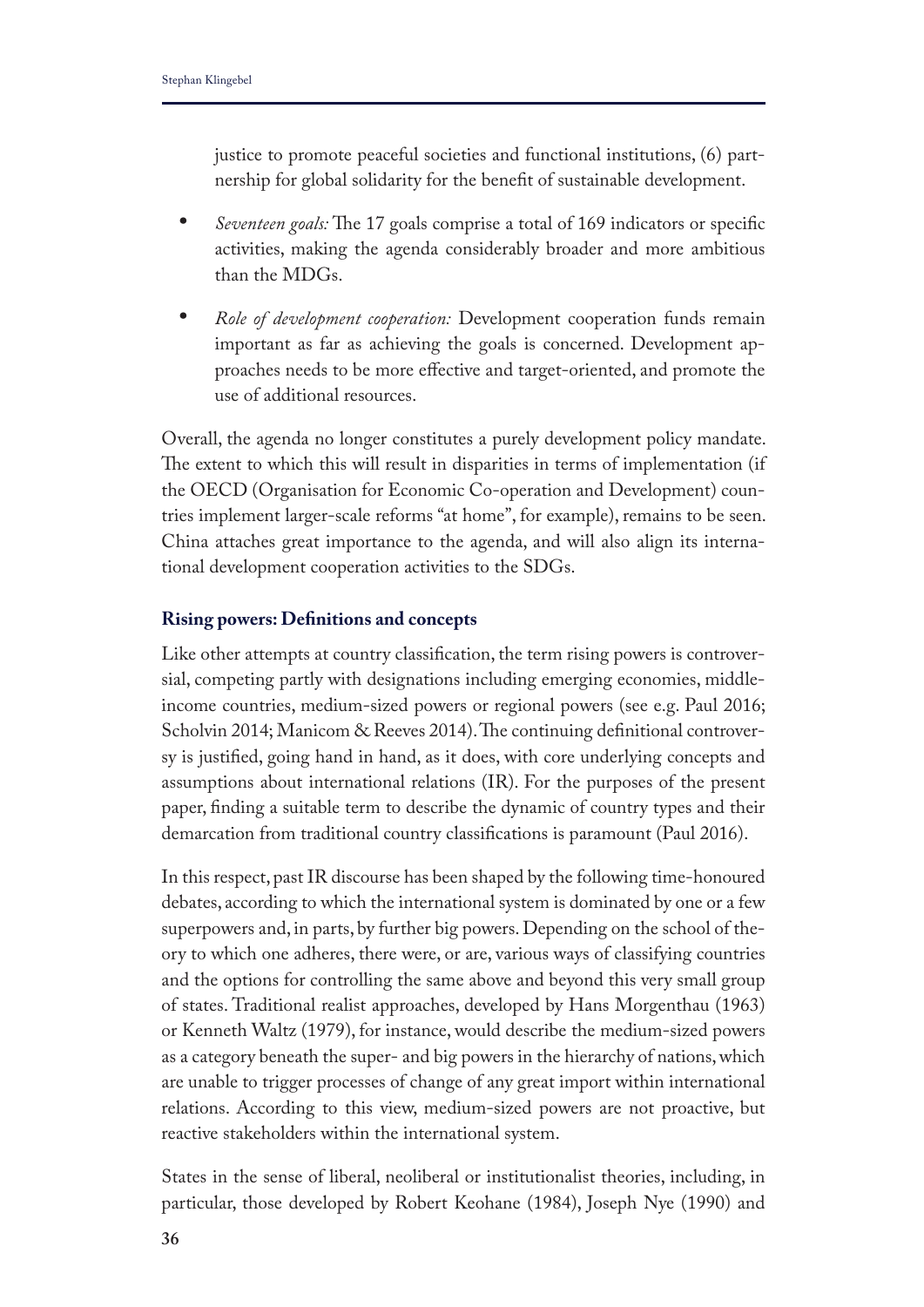Stephen Krasner (1983), display a diferent profle. According to these concepts, medium-sized powers certainly are able to shape international relations, be it via niche diplomacy, norm-setting roles, the use and expansion of multilateral channels or the establishment of international regimes to pursue rule-making within specifc policy domains.

It goes without saying that these two briefy-outlined tendencies naturally do not encompass all schools of thought. Here, it is initially merely important to demonstrate that the new and dynamic medium-sized powers constitute a new type of power which difers signifcantly from the aforementioned earlier discourses. In this respect, the term rising powers creates a meaningful distinction to and demarcation from medium-sized powers such as Australia and Canada, which continue to exist and which are also subjected to a new set of circumstances (Cooper 2013).

Broadly speaking, states which have predominantly experienced a dynamic economic development in the last two decades, which make a pronounced claim to the shaping of the international system, be this primarily at a regional or at a global level, and whose claim is fundamentally accepted by other stakeholders, should, in the sense of the present paper, be described as rising powers. In addition, countries falling into this category are anxious to pursue group interests as rising powers on a global scale by means of new associations (Paul 2016; Prys 2012; Flemes 2009).

According to this characterization China, India, Brazil, and to a certain extent, Russia, form the core of a group identity of this nature. These countries are joined by Argentina, Indonesia, Mexico, Nigeria, Turkey, South Africa and South Korea.

Despite the aforementioned similarities, the heterogeneity of such a group is naturally undeniable. The vast absolute economic powers of China in comparison with those of South Africa, for example, or the populations of the two countries display enormous diferences alone. In terms of economic potential, a ratio of 27:1 exists between the two countries, while the population ratio is  $25:1<sup>1</sup>$ .

Interestingly, a plethora of new "country clubs", such as BRICS (Brazil, Russia, India, China, South Africa), IBSA (India, Brazil and South Africa) and MITKA (Mexico, Indonesia, Turkey, Korea and Australia) have formed in recent years, which are based on similarly implicit understandings. The rising powers group is also a signifcant element of a comparatively new club model, together with the traditional G7/G8 (group of 7/8), namely the G20 (group of 20).

At this juncture, it is important to outline two aspects of these dynamic club

<sup>1</sup> Several calculations regarding data for 2015, based on: https://www.cia.gov/library/publications/theworld-factbook/geos/sn.html, viewed on 21.06.2016.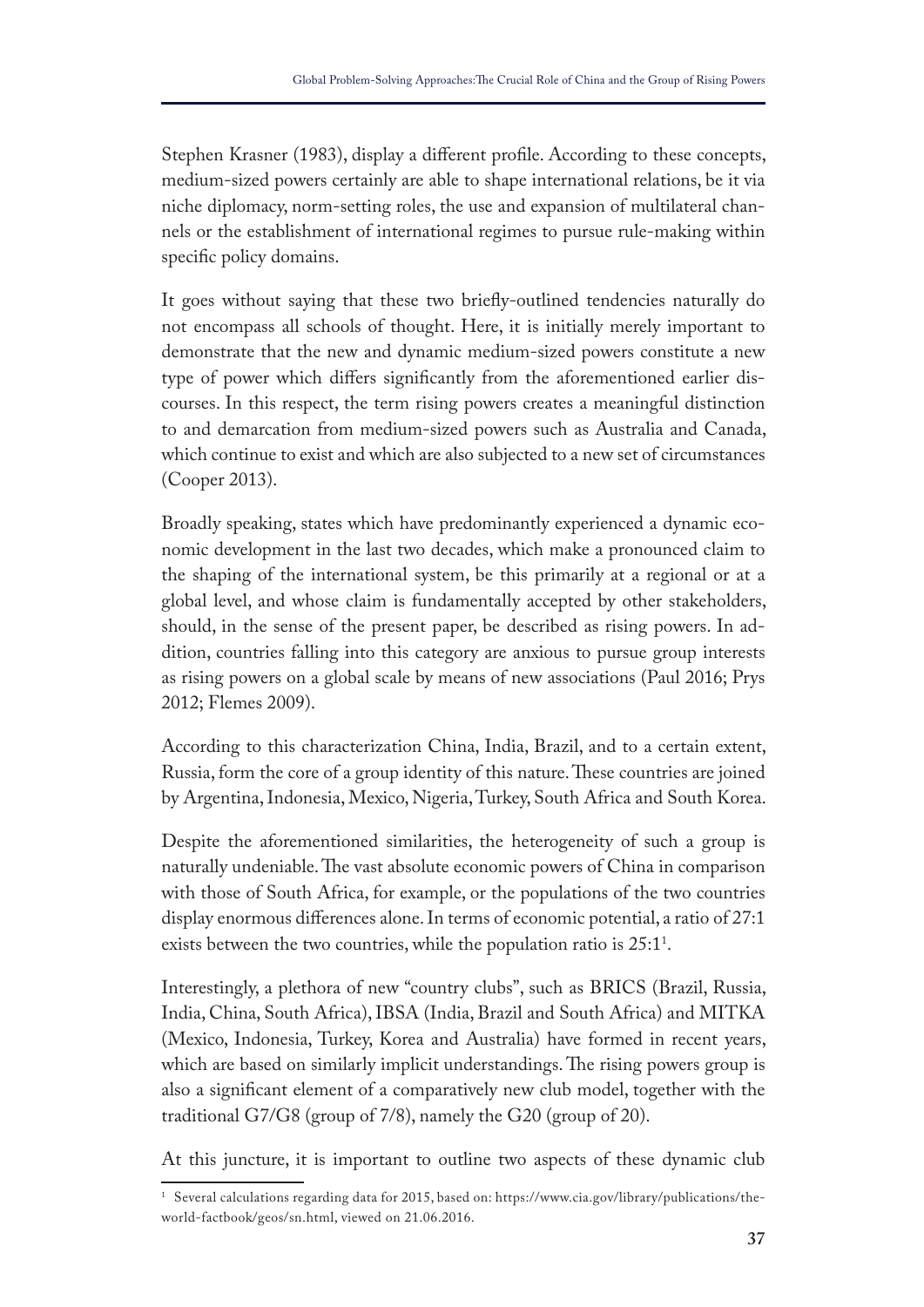concepts: frstly, the question of whether new club approaches are in the process of emerging which do not display similarities with a canon of joint democratic governance values merely coincidentally, but whether these clubs are striving to pursue external policies which are oriented in line with democratic norms. In this respect, several observers anticipate that IBSA and MITKA will display potential (Husar 2016); however, such an intention is virtually impossible to confrm as far as the policies actually promoted by these clubs are concerned. In addition, the internal democratic model, particularly in the case of Turkey, is currently under pressure<sup>2</sup>, with the result that it appears less plausible for this country to systematically promote a foreign relations policy aligned to democratic values.

A second aspect is the new-found heterogeneity of these clubs, and the permeability in terms of their membership structure. As far as membership is concerned, these clubs do not exclusively include rising powers from the global South. On the contrary, the examples of Russia and Australia demonstrate that a former superpower and a traditional middle-sized power can certainly fnd a place within the collective strategic promotion of interests<sup>3</sup>.

# **Conclusions: Rising powers as global stakeholders**

Against this background, it is possible to draw two conclusions from the rising powers debate. On the one hand, it must be stressed that rising powers have a signifcant potential to shape processes and trigger change, something which difers signifcantly from traditional discourses relating to medium-sized powers (Klingebiel & Xiaoyun 2015). This sphere of influence is related to shifts in political infuence, as the comparative authority of the remaining superpower, the USA, is experiencing ever greater restrictions, and big and traditional mediumsized powers are also sufering a relative loss of importance. At the same time, the power potential of rising powers - as far as China's foreign exchange reserves are concerned, for example, or Turkey's role in the Near and Middle East crisis zones, is increasing.

On the other, it is becoming increasingly apparent that global challenges can only be solved by developing and implementing international networks which are not only as large as possible, but often also transnational in nature. This applies, inter alia, to security- and climate protection-related topics. There is little point in setting  $CO^2$ -related global targets without including China, for example, as the *rising powers* have evinced tremendous increases in emissions in recent years

<sup>2</sup> http://foreignpolicy.com/2016/04/12/turkey-has-given-up-on-democracy-outside-its-borders-too/, viewed on 21.06.2016.

<sup>&</sup>lt;sup>3</sup> At this point, it should also be noted that the membership structures in some of the old club formats are undergoing significant changes. This applies, above all, to the rigorous shifts in membership of the OECD, which no longer constitutes an unadulterated group of Western industrial nations by any means, taking the comparatively new members South Korea and Chile as examples.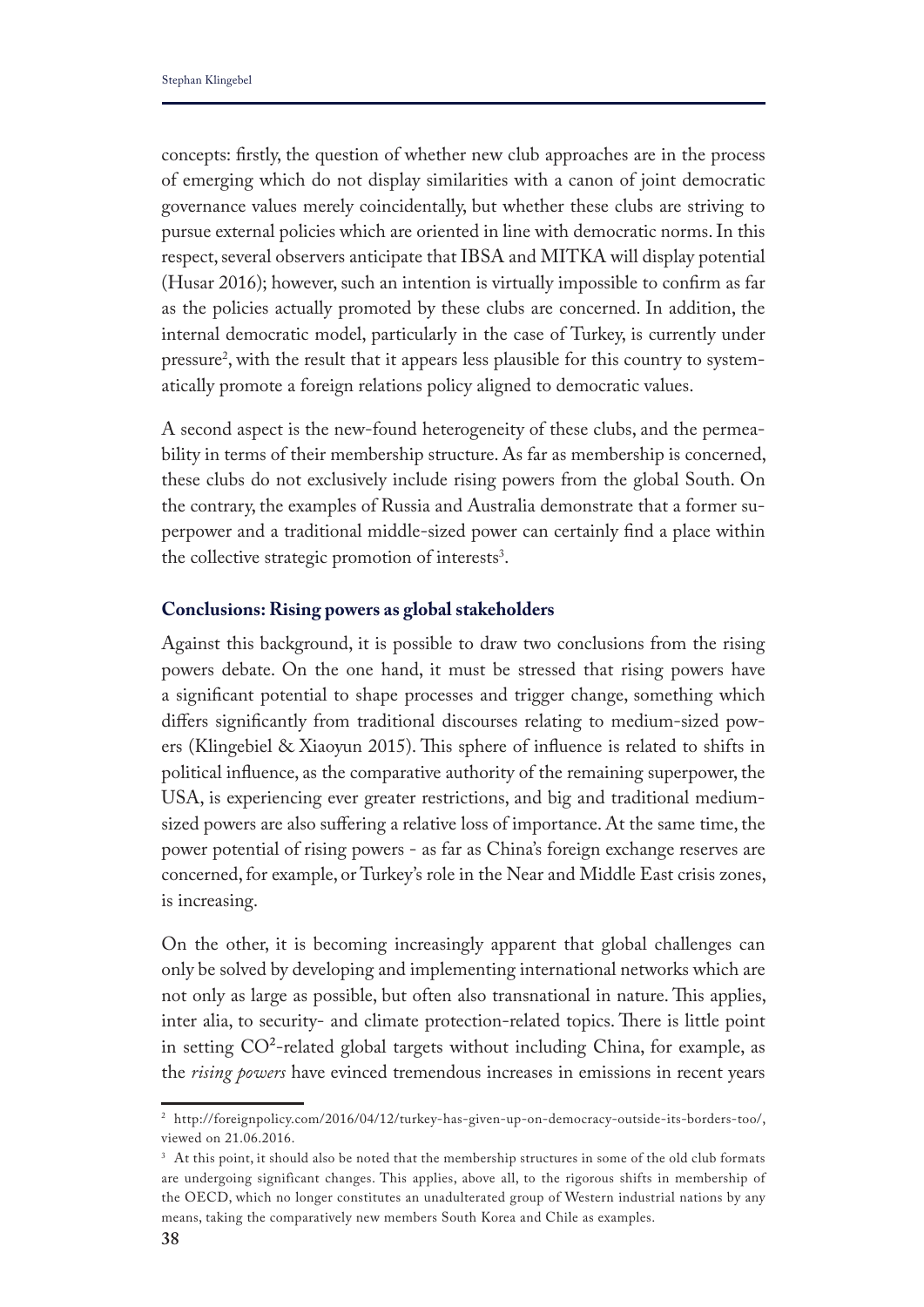(Schellnhuber et al. 2011).

Rising powers have the strong incentive that their roles as global or at least regional stakeholders are acknowledged (Manicom & Reeves 2014; Paul 2016). At the same time, the discussion regarding the question of which norms and standards could be applied by this group of countries as far as their contribution to a global common good, or, more specifcally, to the provision of transnational collective goods is concerned, requires further elaboration. In recent years, a debate around whether the principle of "common but diferentiated responsibilities" (CBDR) could serve as a road map has developed (Pauw et al. 2014; Besharati 2013). This principle, which derives from the environment economy, would, if only abstractly, determine a fundamental shared responsibility of rising powers in the solving of global problems, yet simultaneously recognise the difering capacities available in terms of addressing these topics, particularly as far as the OECD world is concerned. With a few notable exceptions, intergovernmental negotiations have been unable to draw on such a principle as a point of reference to date. A more detailed examination of the principles surrounding the international involvement of this country group is still pending.

### **Bio**

Dr. Stephan Klingebiel is Department Head (Bilateral and Multilateral Development Policy) of the German Development Institute (Deutsches Institut für Entwicklungspolitik / DIE). Before he joined DIE in 1993 he was researcher at the University of Duisburg (Institute for Development and Peace) where he also obtained his PhD (1998). From 2007 to 2011 he was director of KfW Development Bank office in Kigali, Rwanda dealing with development cooperation issues. Since 2011 Stephan Klingebiel is a regular Visiting Professor at Stanford University (Bing Overseas Studies Program, Cape Town) and since 2014 a visiting lecturer at Philipps University Marburg.

### **References**

- Besharati, NA 2013, Common Goals and Differential Commitments. The Role of Emerging Economies in Global Development, Discussion Paper 26/2013, German Development Institute (DIE), Bonn.
- Cooper, AF 2013, 'Squeezed or revitalised? Middle powers, the G20 and the evolution of global governance', Third World Quarterly, vol. 34, no. 6, pp. 963-984.
- Flemes, D 2009, 'Regional power South Africa: Co-operative hegemony constrained by historical legacy', Journal of Contemporary African Studies, vol. 27, no. 2, pp. 135-157.
- Husar, J 2016, Framing Foreign Policy in India, Brazil and South Africa: On the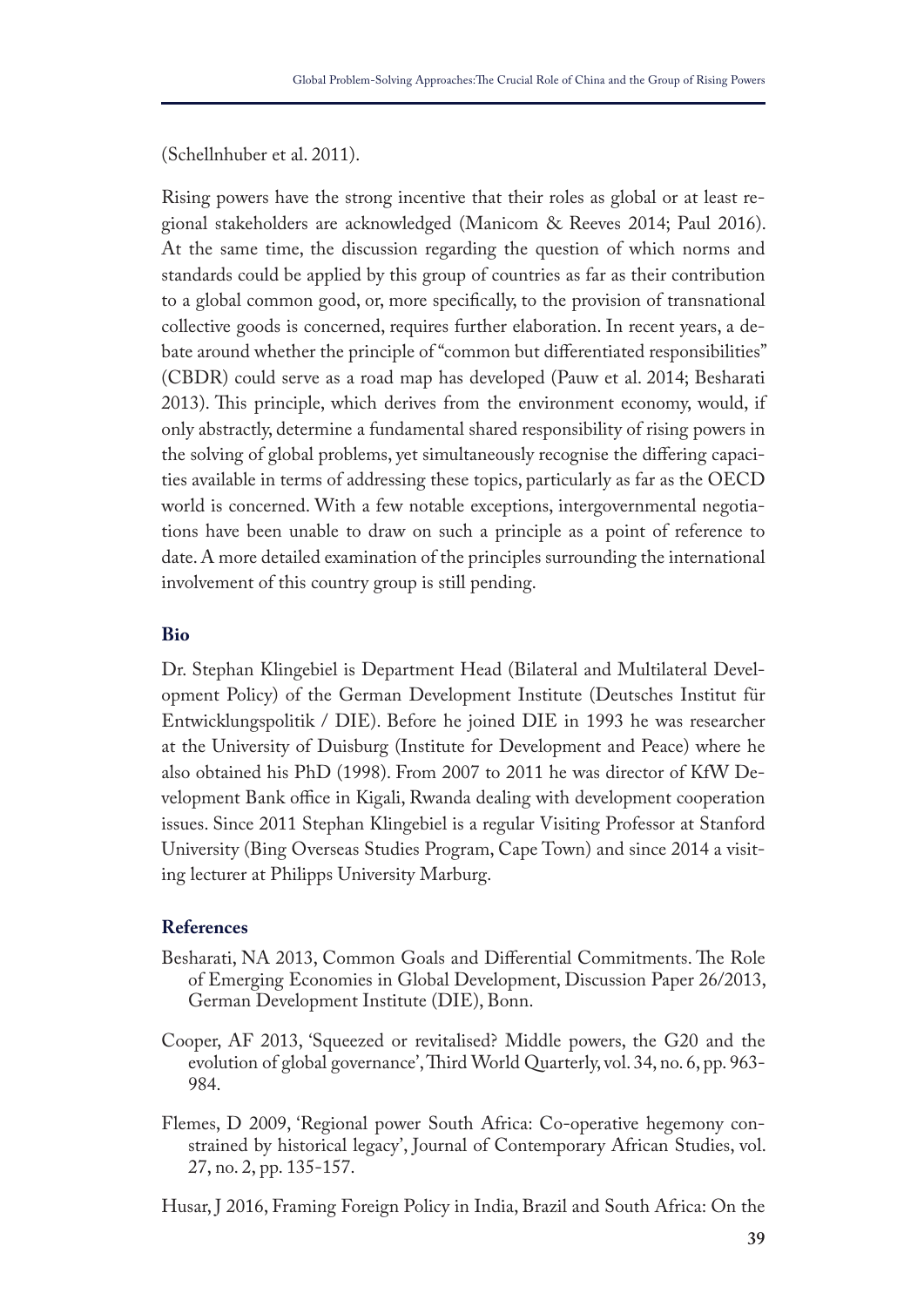Like-Mindedness of the IBSA States, Springer, Cham.

- Janus, H, Klingebiel, S & Paulo, S 2014, 'Beyond Aid. Concepts on the Change of Development Aid', The Journal of International Development, vol. 27, no. 2, pp. 155–169.
- Keohane, RO 1984, After Hegemony: Cooperation and Discord in the World Political Economy, Princeton University Press, Princeton.
- Klingebiel, S & Paulo, S 2015, Orchestration: an instrument for implementing the Sustainable Development Goals, Briefng Paper 14/2015, German Development Institute (DIE), Bonn.
- Klingebiel, S & Paulo S 2016, New Approaches to Development Cooperation in Middle-Income Countries. Brokering Collective Action for Global Sustainable Development, Discussion Paper 8/2016, German Development Institute (DIE), Bonn.
- Klingebiel, S & Xiaoyun L 2015, 'Rising Powers and public goods', Le monde diplomatique, December 2015.
- Krasner, SD 1983, International Regimes, Cornell University Press, Ithaca and London.
- Manicom, J & Jefrey, R 2014, 'Locating middle powers in international relations theory and power transitions' in Gilley B & A O'Neil (eds), Middle powers and the rise of China, pp. 23-44. Georgetown University Press, Washington, D.C.
- Morgenthau, HJ 1963, Macht und Frieden. Grundlegung einer Theorie der internationalen Politik, C. Bertelsmann Verlag, Gütersloh.
- Nye, JS 1990, 'Soft Power' Foreign Policy, vol. 80, no. 3, pp 153-171.
- Paul, TV (ed) 2016, Accommodating Rising Powers: Past, Present and Future, Cambridge University Press, Cambridge and New York.
- Pauw, P, Bauer, S, Richerzhagen, C, Brandi, C & Schmole, H 2014, Diferent Perspectives on Diferentiated Responsibilities. A State-of-the-Art Review of the Notion of Common but Diferentiated Responsibilities in International Negotiations, Discussion Paper 6/2014, German Development Institute (DIE), Bonn.
- Prys, M 2012, Redefning regional power in international relations: Indian and South African perspectives, Routledge, Abingdon and New York.
- Schellnhuber, HJ, Messner, D, Leggewie, C, Leinfelder, R, Nakicenovic, N, Rahmstorf, S, Schlacke, S, Schmid, J & Schubert, R 2011, World in transition: a social contract for sustainability, German Advisory Council on Global Change (WBGU) – 2011 Flagship Report, Berlin.
- Scholvin, MS 2014, The Geopolitics of Regional Power: Geography, Econom-